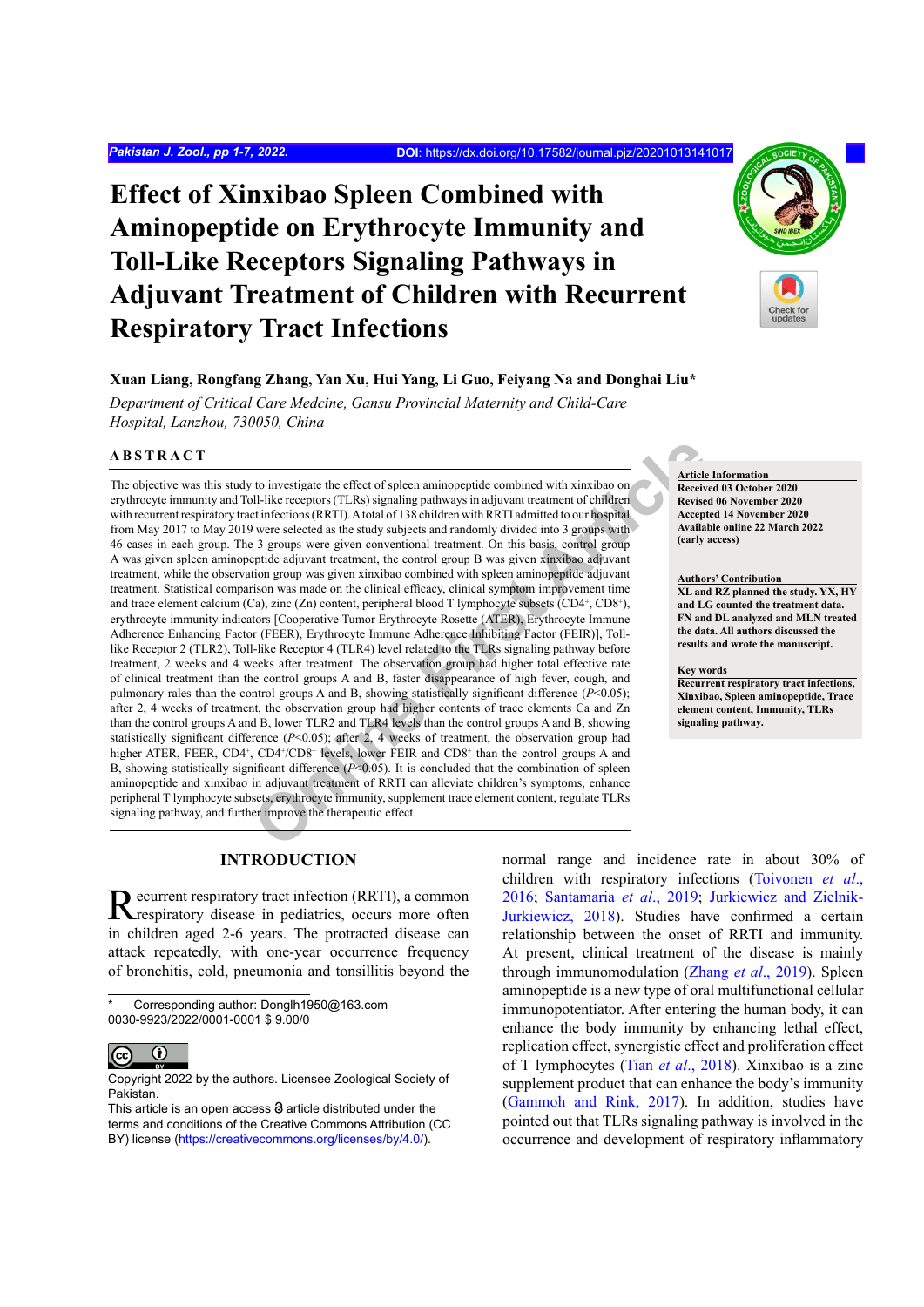diseases, which can activate the body's innate immune cells and produce immune effects [\(Garziano, 2017](#page-5-1)). Based on this, this study treats RRTI children with spleen aminopeptide and xinxibao for the first time, and analyzes their effects on erythrocyte immunity and TLRs signaling pathway in the children. The results are as follows.

# **MATERIALS AND METHODS**

## *Clinical data*

**ONCORRED (Hai-Feng et al., 2014):** (2) The usage and dosage of spleen<br>
r family members gave informed were the same as those in the control of signed an informed consent form groups were continuously treated<br>
criteria: (1 After reviewed and approved by the ethics committee of our hospital, 138 RRTI children admitted to our hospital from May 2017 to May 2019 were selected as the study subjects. Inclusion criteria: (1) all meet the relevant diagnostic criteria of RRTI (Hai-Feng *et al*., 2014); (2) The children and their family members gave informed consent to this study and signed an informed consent form voluntarily. Exclusion criteria: (1) Patients complicated with respiratory diseases such as bronchiectasis, bronchial asthma, tuberculosis, *etc*.; (2) Patients complicated with dysfunction of vital organs such as heart, liver, and kidney; (3) Patients with primary immunodeficiency disease; (4) Those in allergic constitution, or having contraindications to the drugs used in this study; (5) Those intolerable to severe side effects during treatment; (6) Those with poor treatment compliance and cannot cooperate with this research. The subjects were randomly divided into 3 groups, each with 46 cases. The clinical data of the 3 groups (gender, age, course of disease, weight, number of respiratory infections, and respiratory infection site) are balanced and comparable (*P*>0.05), as shown in Table I.

## *Treatment methods*

All three groups were given conventional treatment,

and symptomatic and supportive treatments such as expectoration, cough relieving, asthma relieving, and oxygen inhalation were given in light of the children's condition; on this basis, the control group A was given spleen aminopeptide (Zhejiang Fengan Biological Pharmaceutical Co., Ltd., National Medicine Permission Number H10970214) adjuvant treatment, 2 mg/time, dissolved in 10 ml cold water and taken orally once a day; control group B was given xinxibao (Jinan Health Source Biotechnology Co., Ltd., National Medicine Permission Number G20140656) adjuvant treatment, 1 tablet for 1-3 years old, 2 tablets for 4-7 years old, chewed before meals, 3 times a day; observation group was given spleen aminopeptide combined with xinxibao adjuvant treatment. The usage and dosage of spleen aminopeptide, xinxibao were the same as those in the control groups A and B. All 3 groups were continuously treated for 1 month.

## *Detection method*

Cubital venous blood (5 ml) was drawn from all the 3 groups on empty stomach, subject to 3000 r/min highspeed centrifugation to separate serum. DS-3C automatic trace element analyzer provided by Jining Dongsheng Electronics Equipment LTD. was used to analyze calcium (Ca), zinc (Zn) content. DxFLEX flow cytometer provided by Beckman Coulter Commercial Enterprise (China) Co., Ltd. was used to determine Toll-like receptor 2 (TLR2), Toll-like receptor 4 (TLR4), peripheral blood T lymph subsets (CD4<sup>+</sup>, CD8<sup>+</sup>), erythrocyte immunity indicator [Cooperative Tumor Erythrocyte Rosette (ATER), Erythrocyte Immune Adherence Enhancing Factor (FEER), Erythrocyte Immune Adherence Inhibiting Factor (FEIR)] levels strictly following the instrument operating instructions.

| Clinical data                                 | Control group A<br>$(n=46)$ | Control group B<br>$(n=46)$ | <b>Observation group</b><br>$(n=46)$ | t     | P     |
|-----------------------------------------------|-----------------------------|-----------------------------|--------------------------------------|-------|-------|
| Gender                                        | 28/18                       | 25/21                       | 26/20                                | 0.415 | 0.813 |
| Age (years)                                   | $2.5 - 6(4.25 \pm 1.02)$    | $2-6(4.08\pm0.97)$          | $3-6(4.41\pm0.79)$                   | 1.443 | 0.240 |
| Course of disease (year)                      | $2-5(3.37\pm0.75)$          | $1-5(3.12\pm1.20)$          | $1-5(2.94\pm0.92)$                   | 2.259 | 0.108 |
| Weight (kg)                                   |                             |                             |                                      | 0.410 | 0.815 |
| $\leq$ 20                                     | 19(41.30)                   | 22(47.83)                   | 21(45.65)                            |       |       |
| $\geq$ 20                                     | 27(58.70)                   | 24(52.17)                   | 25(54.35)                            |       |       |
| No. of respiratory infections<br>(times/year) | $8-14(10.54\pm1.49)$        | $7-14(10.37\pm1.72)$        | $7-13(10.12\pm1.56)$                 | 0.809 | 0.447 |
| Respiratory tract infection site              |                             |                             |                                      | 0.410 | 0.815 |
| Upper respiratory tract                       | 24(52.17)                   | 27(58.70)                   | 25(54.35)                            |       |       |
| Lower respiratory tract                       | 22(47.83)                   | 19(41.30)                   | 21(45.65)                            |       |       |

<span id="page-1-0"></span>**Table I.- Comparison of clinical data of the 3 groups of children with recurrent respiratory tract infection.**

Content group A received spleen aminopeptide treatment; content group B received Xinxibao adjuvant treatment and observation group received Xinxibao combined with spleen aminopeptide adjuvant treatment.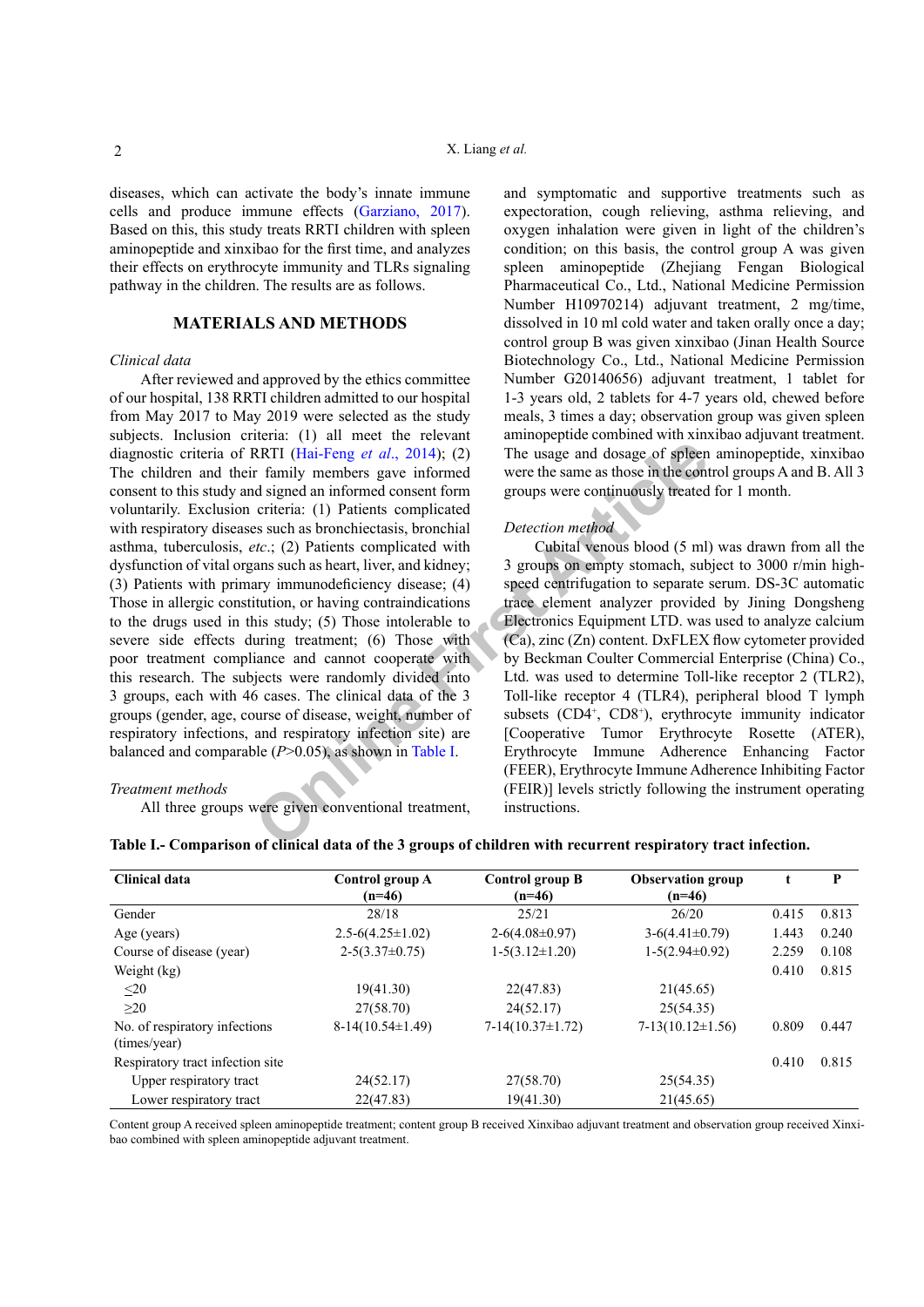<span id="page-2-0"></span>

|  |  |  | Table II.- Effect of xinxibao administered with spleen aminopeptide adjuvant on clinical efficacy and clinical |  |  |  |
|--|--|--|----------------------------------------------------------------------------------------------------------------|--|--|--|
|  |  |  | symptom improvement time of children with recurrent respiratory tract infection $[n(\%)]$ .                    |  |  |  |

|                                                       | Control group A<br>$(n=46)$ | Control group B<br>$(n=46)$ | <b>Observation group</b><br>$(n=46)$ | F       | P            |
|-------------------------------------------------------|-----------------------------|-----------------------------|--------------------------------------|---------|--------------|
| Clinical efficacy $(n\frac{6}{6})$                    |                             |                             |                                      |         |              |
| Clinically cured                                      | 6(13.04)                    | 5(10.87)                    | 18(39.13)                            |         |              |
| Markedly effective                                    | 12(26.09)                   | 13(28.26)                   | 10(21.74)                            |         |              |
| Effective                                             | 18(39.13)                   | 16(34.78)                   | 15(32.61)                            |         |              |
| Ineffective                                           | 10(21.74)                   | 12(26.09)                   | 3(6.52)                              |         |              |
| Total effective rate                                  | 36(78.26)                   | 34(73.91)                   | 43(93.48)                            |         | 0.038        |
| Clinical symptom improvement time $(\bar{x}\pm s, d)$ |                             |                             |                                      |         |              |
| Disappearance time of high fever                      | $3.34\pm0.37$               | $3.50\pm0.43$               | $2.72\pm 0.31$                       | 56.05   | < 0.001      |
| Disappearance time of cough                           | $4.98 \pm 0.30$             | $5.12 \pm 0.34$             | $3.94\pm0.25$                        | 213.923 | $\leq 0.001$ |
| Disappearance time of pulmonary rales                 | $4.37\pm0.34$               | $4.52 \pm 0.38$             | $3.31 \pm 0.28$                      | 177.407 | < 0.001      |
| ----                                                  |                             |                             |                                      |         |              |

<span id="page-2-1"></span>**Table III.- Effect of xinxibao administered with spleen aminopeptide adjuvant on the trace elements in children**  with recurrent respiratory tract infection  $(\bar{x} \pm s)$ .

| Disappearance time of pulmonary rales                               |                                                     | $4.37\pm0.34$<br>$4.52 \pm 0.38$ | $3.31 \pm 0.28$                                                                                                 | 177.407      | < 0.001 |
|---------------------------------------------------------------------|-----------------------------------------------------|----------------------------------|-----------------------------------------------------------------------------------------------------------------|--------------|---------|
| For details of groups, see Table 1.                                 |                                                     |                                  |                                                                                                                 |              |         |
| with recurrent respiratory tract infection $(\overline{x} \pm s)$ . |                                                     |                                  | Table III.- Effect of xinxibao administered with spleen aminopeptide adjuvant on the trace elements in children |              |         |
|                                                                     | Control group A                                     | Control group B                  | <b>Observation</b> group                                                                                        | $\mathbf{F}$ | P       |
|                                                                     | $(n=46)$                                            | $(n=46)$                         | $(n=46)$                                                                                                        |              |         |
| Ca (mmol/L)                                                         |                                                     |                                  |                                                                                                                 |              |         |
| Before treatment                                                    | $2.04 \pm 0.26$                                     | $2.05 \pm 0.25$                  | $2.02 \pm 0.24$                                                                                                 | 0.172        | 0.843   |
| 2 weeks after treatment                                             | $2.20 \pm 0.12$                                     | $2.15 \pm 0.13$                  | $2.31 \pm 0.15$                                                                                                 | 17.186       | < 0.001 |
| 4 weeks after treatment                                             | $2.27\pm0.10$                                       | $2.25 \pm 0.12$                  | $2.37\pm0.13$                                                                                                   | 13.811       | < 0.001 |
| $\mathbf{Zn}$ (µmol/L)                                              |                                                     |                                  |                                                                                                                 |              |         |
| Before treatment                                                    | $7.45 \pm 1.03$                                     | $7.42 \pm 1.01$                  | $7.41 \pm 1.01$                                                                                                 | 0.019        | 0.981   |
| 2 weeks after treatment                                             | $10.87 \pm 1.09$                                    | $11.98 \pm 1.12$                 | $12.84 \pm 1.15$                                                                                                | 35.753       | < 0.001 |
| 4 weeks after treatment                                             | $12.42 \pm 1.18$                                    | $13.15 \pm 1.20$                 | $14.29 \pm 1.24$                                                                                                | 28.050       | < 0.001 |
| For details of groups, see Table 1.                                 |                                                     |                                  |                                                                                                                 |              |         |
| Observation indicators                                              |                                                     |                                  | CD4 <sup>+</sup> , CD8 <sup>+</sup> , CD4 <sup>+</sup> /CD8 <sup>+</sup> . (6) TLR2 and TLR4 levels             |              |         |
|                                                                     | The following observation indicators were followed: |                                  | before treatment, 2 weeks and 4 weeks after treatment.                                                          |              |         |
| (1) clinical efficacy and efficacy criteria: clinically cured:      |                                                     |                                  |                                                                                                                 |              |         |
| no recurrence within 1 year; markedly effective: the number         |                                                     | Statistical methods              |                                                                                                                 |              |         |
| of respiratory tract infections is reduced by more than 2/3         |                                                     |                                  | Data is analyzed through SPSS21.0, measurement                                                                  |              |         |

#### *Observation indicators*

The following observation indicators were followed: (1) clinical efficacy and efficacy criteria: clinically cured: no recurrence within 1 year; markedly effective: the number of respiratory tract infections is reduced by more than 2/3 within 1 year with significantly improved symptoms; effective: the number of respiratory tract infections is reduced by  $1/2 \sim 2/3$  within 1 year, with symptoms and signs improved to some extent; ineffective: the number of respiratory infections in 1 year has been reduced by less than 1/2, with insignificant change in symptoms and signs after treatment. Total effective rate  $=$  (clinically cured + markedly effective + effective)/46×100% ([Somnath](#page-6-5) *et al*[., 2017\)](#page-6-5). (2) Clinical symptom improvement time, including the disappearance time of high fever, cough, and pulmonary rales. (3) The content of trace elements Ca and Zn before treatment, 2 weeks and 4 weeks after treatment. (4) Erythrocyte immunity indicators before treatment, 2 weeks and 4 weeks after treatment, including ATER, FEER, FEIR. (5) Peripheral blood T lymphocyte subsets before treatment, 2 weeks, and 4 weeks after treatment, including

#### *Statistical methods*

Data is analyzed through SPSS21.0, measurement data is represented by  $(\bar{x} \pm s)$  and tested by t, count data is represented by n  $(\%)$  and tested by  $\chi^2$ . SNK-q test is used for pairwise comparison, P<0.05 indicates statistically significant difference.

## **RESULTS**

### *Clinical efficacy*

The observation group has higher total effective rate of clinical treatment than the control groups A and B, showing statistically significant difference (*P*<0.05). In comparison of the control groups A and B, the difference is not statistically significant (*P*>0.05), as shown in [Table](#page-2-0) II. *Clinical symptom improvement time*

The observation group has faster disappearance of high fever, cough, and pulmonary rales than the control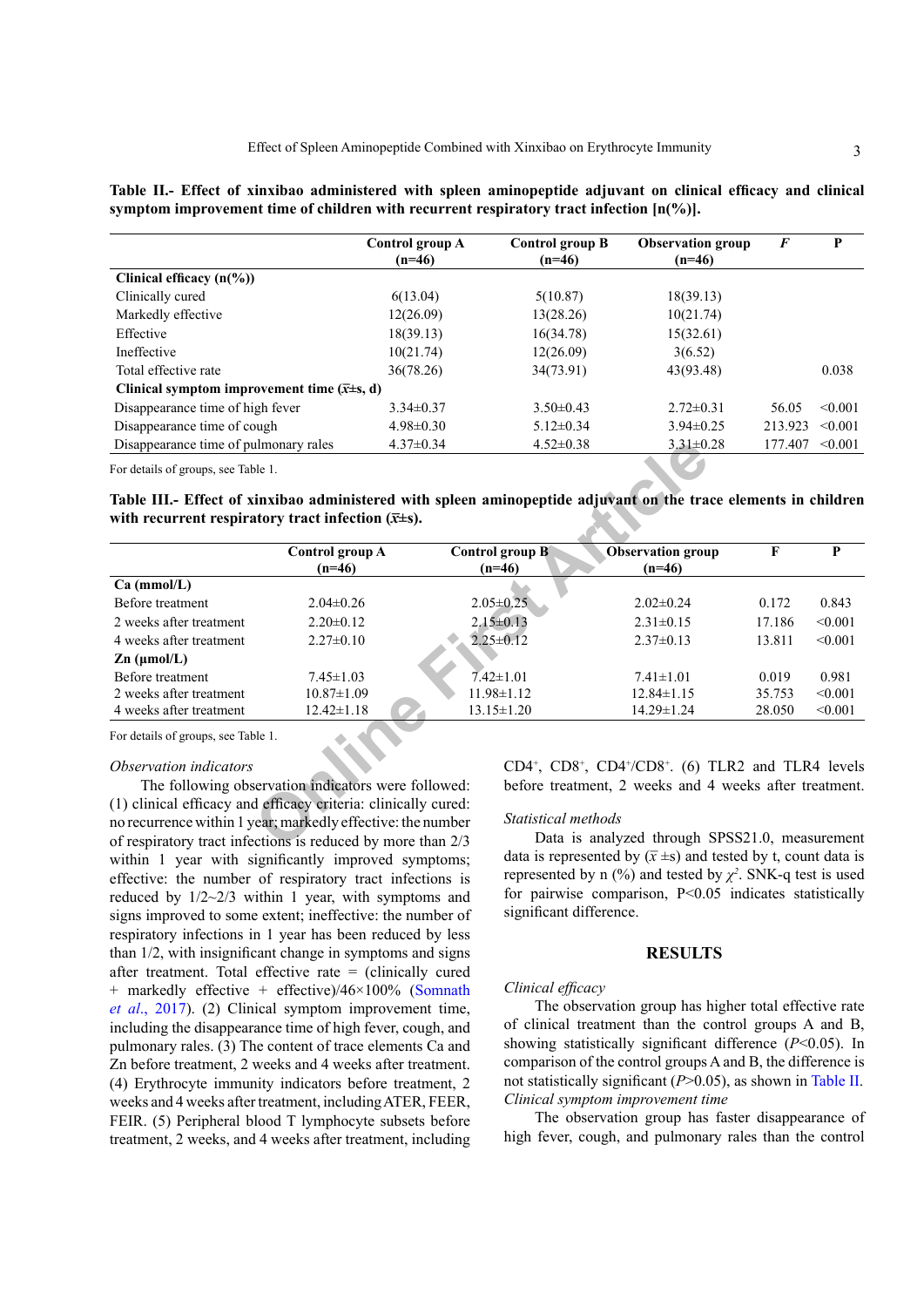groups A and B, showing statistically significant difference (*P*<0.05). In comparison of the control groups A and B, the difference is not statistically significant (*P*>0.05), as shown in Table II.

## *Trace elements*

After 2, 4 weeks of treatment, the observation group has higher contents of trace elements Ca and Zn than the control groups A and B, showing statistically significant difference (*P*<0.05). Control groups A, B show no statistically significant difference in Ca content (*P*>0.05), while control group B has higher Zn content than control group A, showing statistically significant difference (*P*<0.05), as shown in [Table](#page-2-1) III.

# *Erythrocyte immunity*

After 2, 4 weeks of treatment, the observation group has higher ATER, FEER levels, lower FEIR than the control groups A and B, showing statistically significant difference (*P*<0.05). Control group has higher AATER, FEER levels and lower FEIR than control group B, showing statistically significant difference (*P*<0.05), as shown in [Table](#page-3-0) IV.

<span id="page-3-0"></span>

| Table IV.- Effect of xinxibao administered with spleen aminopeptide adjuvant on erythrocyte immunity indicators |  |  |  |
|-----------------------------------------------------------------------------------------------------------------|--|--|--|
| in children with recurrent respiratory tract infection ( $\bar{x}$ ±s, %).                                      |  |  |  |

|                                                                                                                                           | Control group A<br>$(n=46)$ | Control group B<br>$(n=46)$ | <b>Observation group</b><br>$(n=46)$                                                                                                                                                                                                                            | F      | P       |
|-------------------------------------------------------------------------------------------------------------------------------------------|-----------------------------|-----------------------------|-----------------------------------------------------------------------------------------------------------------------------------------------------------------------------------------------------------------------------------------------------------------|--------|---------|
| <b>ATER</b>                                                                                                                               |                             |                             |                                                                                                                                                                                                                                                                 |        |         |
| Before treatment                                                                                                                          | $57.14\pm4.17$              | $55.74 \pm 4.20$            | $56.32 \pm 4.15$                                                                                                                                                                                                                                                | 1.307  | 0.274   |
| 2 weeks after treatment                                                                                                                   | $60.12 \pm 3.47$            | 58.27±3.05                  | $62.47 \pm 3.56$                                                                                                                                                                                                                                                | 17.975 | < 0.001 |
| 4 weeks after treatment                                                                                                                   | $63.14 \pm 3.07$            | $61.74 \pm 3.02$            | $64.89 \pm 3.16$                                                                                                                                                                                                                                                | 12.048 | < 0.001 |
| <b>FEER</b> level                                                                                                                         |                             |                             |                                                                                                                                                                                                                                                                 |        |         |
| Before treatment                                                                                                                          | $59.46 \pm 5.78$            | 58.98±6.07                  | $60.47\pm6.14$                                                                                                                                                                                                                                                  | 0.739  | 0.479   |
| 2 weeks after treatment                                                                                                                   | $64.74 \pm 5.09$            | $62.19\pm4.78$              | $67.89 \pm 5.14$                                                                                                                                                                                                                                                | 14.966 | < 0.001 |
| 4 weeks after treatment                                                                                                                   | $67.21 \pm 5.29$            | $64.32 \pm 5.37$            | $70.47 \pm 5.72$                                                                                                                                                                                                                                                | 14.591 | < 0.001 |
| <b>FEIR</b> level                                                                                                                         |                             |                             |                                                                                                                                                                                                                                                                 |        |         |
| Before treatment                                                                                                                          | $49.12 \pm 3.24$            | $48.97 \pm 2.98$            | $48.35 \pm 3.21$                                                                                                                                                                                                                                                | 0.775  | 0.463   |
| 2 weeks after treatment                                                                                                                   | $38.13 \pm 2.49$            | $42.47 \pm 2.31$            | $35.94 \pm 2.56$                                                                                                                                                                                                                                                | 84.261 | < 0.001 |
| 4 weeks after treatment                                                                                                                   | 34.59±2.58                  | $36.12 \pm 2.73$            | 32.29±2.97                                                                                                                                                                                                                                                      | 22.368 | < 0.001 |
| factor.<br>For details of groups, see Table 1.<br>subsets in children with recurrent respiratory tract infection $(\overline{x} \pm s)$ . |                             |                             | ATER, Cooperative tumor erythrocyte rosette; FEER, Erythrocyte immune adherence enhancing factor; FEIR, Erythrocyte immune adherence inhibiting<br>Table V.- Effect of xinxibao administered with spleen aminopeptide adjuvant on peripheral blood T lymphocyto |        |         |
|                                                                                                                                           | Control group A             | Control group B             | <b>Observation group</b>                                                                                                                                                                                                                                        |        |         |

<span id="page-3-1"></span>

| Table V.- Effect of xinxibao administered with spleen aminopeptide adjuvant on peripheral blood T lymphocyte |  |  |
|--------------------------------------------------------------------------------------------------------------|--|--|
| subsets in children with recurrent respiratory tract infection $(\overline{x} \pm s)$ .                      |  |  |

|                         | Control group A<br>$(n=46)$ | Control group B<br>$(n=46)$ | <b>Observation group</b><br>$(n=46)$ | F      | P       |
|-------------------------|-----------------------------|-----------------------------|--------------------------------------|--------|---------|
| $CD4^+(%)$              |                             |                             |                                      |        |         |
| Before treatment        | $27.49 \pm 5.26$            | $28.14\pm 5.19$             | $28.52 \pm 5.14$                     | 0.462  | 0.631   |
| 2 weeks after treatment | $34.96\pm4.58$              | $32.10\pm4.47$              | $37.41 \pm 4.92$                     | 14.958 | < 0.001 |
| 4 weeks after treatment | $38.45 \pm 3.24$            | $35.85\pm4.13$              | $40.27 \pm 3.61$                     | 16.779 | < 0.001 |
| $CD8^+(%)$              |                             |                             |                                      |        |         |
| Before treatment        | $32.26\pm4.79$              | $32.85\pm4.68$              | $31.74\pm4.72$                       | 0.634  | 0.532   |
| 2 weeks after treatment | $27.89 \pm 3.12$            | $29.50 \pm 3.04$            | $25.19 \pm 3.25$                     | 22.159 | < 0.001 |
| 4 weeks after treatment | $25.83\pm3.14$              | $27.66\pm3.07$              | $23.92\pm3.01$                       | 17.028 | < 0.001 |
| $CD4^+/CD8^+$           |                             |                             |                                      |        |         |
| Before treatment        | $0.85 \pm 0.15$             | $0.86 \pm 0.14$             | $0.90 \pm 0.12$                      | 1.710  | 0.185   |
| 2 weeks after treatment | $1.25 \pm 0.17$             | $1.09 \pm 0.19$             | $1.49\pm0.21$                        | 51.270 | < 0.001 |
| 4 weeks after treatment | $1.49 \pm 0.17$             | $1.30 \pm 0.14$             | $1.68 \pm 0.15$                      | 70.166 | < 0.001 |
|                         |                             |                             |                                      |        |         |

For details of groups, see Table 1.

TLR, toll-like receptor.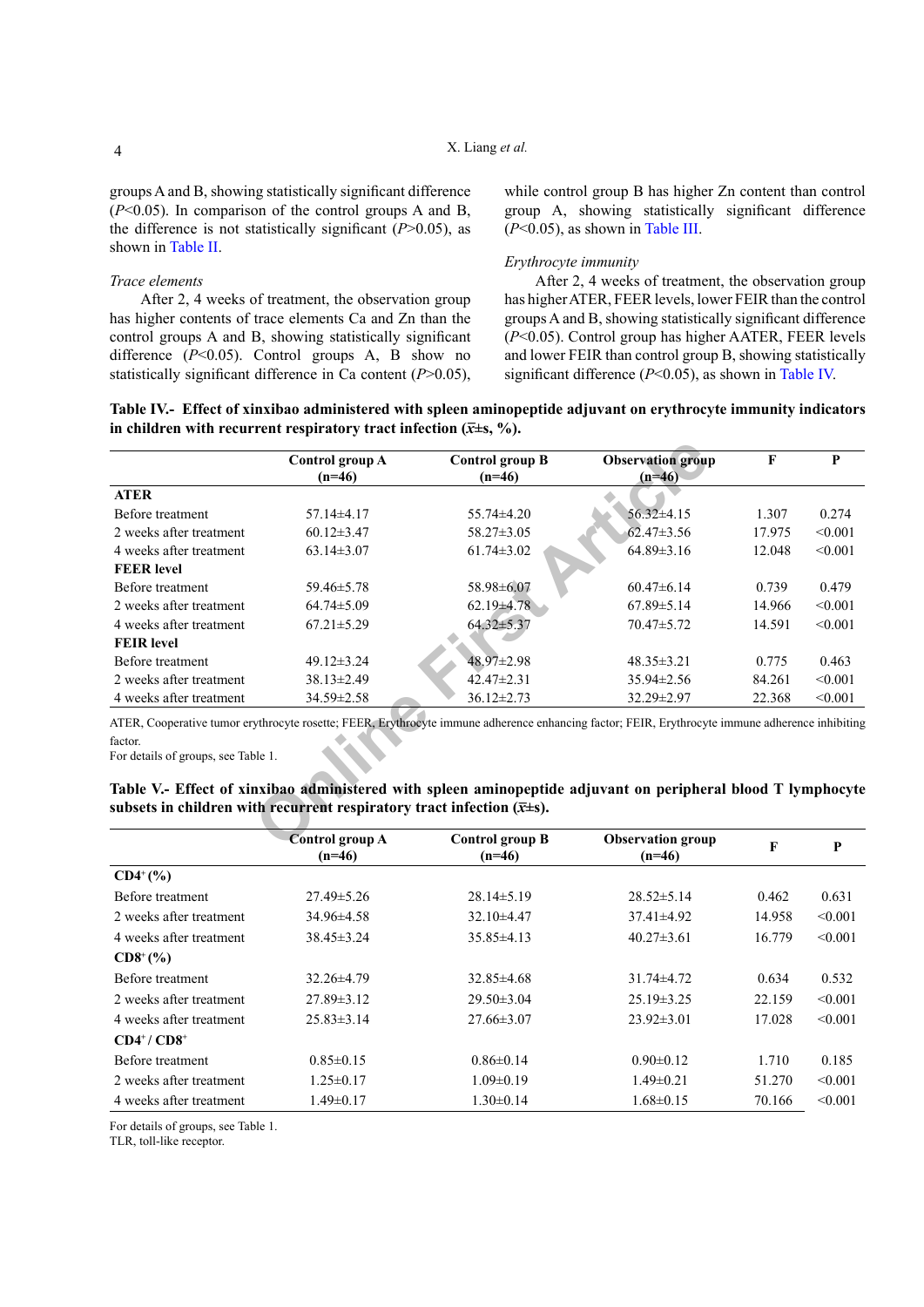|                                      | Control group A<br>$(n=46)$ | Control group B<br>$(n=46)$ | <b>Observation group</b><br>$(n=46)$ | F       | P       |
|--------------------------------------|-----------------------------|-----------------------------|--------------------------------------|---------|---------|
| TLR2                                 |                             |                             |                                      |         |         |
| Before treatment                     | $11.07 \pm 1.85$            | $10.57 \pm 1.79$            | $10.92 \pm 1.74$                     | 0.941   | 0.393   |
| 2 weeks after treatment              | 5 74 $\pm$ 0 59             | $6.48\pm0.63$               | $4.52\pm0.56$                        | 127.702 | < 0.001 |
| 4 weeks after treatment $117\pm0.19$ |                             | $1.57\pm 0.24$              | $0.84\pm0.13$                        | 166 740 | < 0.001 |
| TLR4                                 |                             |                             |                                      |         |         |
| Before treatment                     | $694\pm098$                 | $6.51 \pm 0.84$             | $6.67\pm0.72$                        | 2.984   | 0.054   |
| 2 weeks after treatment              | 3 25 $\pm$ 0 47             | $3.76 \pm 0.50$             | $2.98\pm0.41$                        | 33.885  | < 0.001 |
| 4 weeks after treatment              | $1.36 \pm 0.19$             | $1.57\pm0.21$               | $0.97\pm 0.14$                       | 128.182 | < 0.001 |

**Table VI.- Effect of xinxibao administered with spleen aminopeptide adjuvant on TLRs signaling pathway related factors of children with recurrent respiratory tract infection**  $(\bar{x} \pm s, \frac{\%}{\ }s)$ **.** 

For details of groups, see Table 1.

TLR, toll-like receptor.

# *Peripheral blood T lymphocytes*

After 2 weeks and 4 weeks of treatment, the observation group has higher CD4+ , CD4+ /CD8+ levels, lower CD8<sup>+</sup> level than control groups A, B, showing statistically significant difference (*P*<0.05). Control group A has higher CD4<sup>+</sup>, CD4<sup>+</sup>/CD8<sup>+</sup> levels, lower CD8<sup>+</sup> than control group B, showing statistically significant difference (*P*<0.05), as shown in Table V.

## *TLRs signaling pathway related factors*

After 2 weeks and 4 weeks of treatment, the observation group has lower TLR2, TLR4 levels than control groups A, B, showing statistically significant difference (*P*<0.05). Control group A has lower TLR2, TLR4 levels than control group B, showing statistically significant difference (*P*<0.05), as shown in Table VI.

# **DISCUSSION**

RRTI is a common disease in children, which has repeated attacks over the years in a mixture of old and new illness, seriously affecting physical and mental health of the children and increasing mental and economic burden of the parents [\(de Oliveira](#page-5-3) *et al*., 2019; Li *et al*[., 2019](#page-6-6)). It is currently believed that in addition to the anatomical and physiological characteristics of the respiratory tract in children, RRTI is also closely related to the low immunity of children (Koatz *et al*., 2016; [Saad](#page-6-7) *et al*., [2016\)](#page-6-7). Therefore, clinical treatment of RRTI is mostly given through immunomodulation to achieve the purpose of healing.

<span id="page-4-0"></span>Spleen aminopeptide is a compound preparation of nucleotides and peptides extracted from fresh animal spleen. Studies have pointed out that the drug has certain curative effects on RRTI and can effectively regulate the

**Example the set Constitution**<br>
Subsettive Constitution of the state of the set of the set of the set of the set of the set of the set of the set of the set of the set of the set of the set of the set of the set of the set body immunity (Wu *et al*., 1997). With the continuous deepening of clinical research, it is found that when the body lacks trace element zinc, the function of helper T lymphocytes will be impaired, leading to decline of body immunity, which is also one of the pathogenesis of RRTI (Ma *et al*., 2018). With zinc, selenium and iodine protein powder as its main ingredient, xinxibao can quickly increase the blood zinc content in the body after administration. Based on this, in this study, spleen aminopeptide was combined with xinxibao for the first time to treat RRTI children. The results indicate that the observation group has higher total effective rate of clinical treatment than the control groups A and B, faster disappearance of high fever, cough, and pulmonary rales than the control groups A and B, suggesting that the combination of spleen aminopeptide and xinxibao in the treatment of RRTI children can promote children's symptom improvement and further enhance the treatment effect. As a new type of immunomodulator, spleen aminopeptide is rich in essential trace elements, amino acids, and immunoregulatory factors for the human body, which can enhance lethality of T lymphocytes, enhance the synergy, replication and proliferation effects, promote the release of lymphokines and interferons, thereby exerting strong antibacterial and anti-infection effects, enhancing the body's immune function [\(Tian](#page-6-4) *et al*., [2018\)](#page-6-4). Zinc can stabilize immune function. When the body lacks zinc, body fluid and cellular immunity abnormality will occur. The weight of immune organs such as thymus and spleen can be reduced by about 30%. Thymus atrophy causes decreased thymus hormone activity and reduced number of T lymphocytes. Spleen atrophy means weakening immune response of the body. Moreover, the lack of zinc can also inhibit nucleic acid and protein synthesis, delay children's growth and development,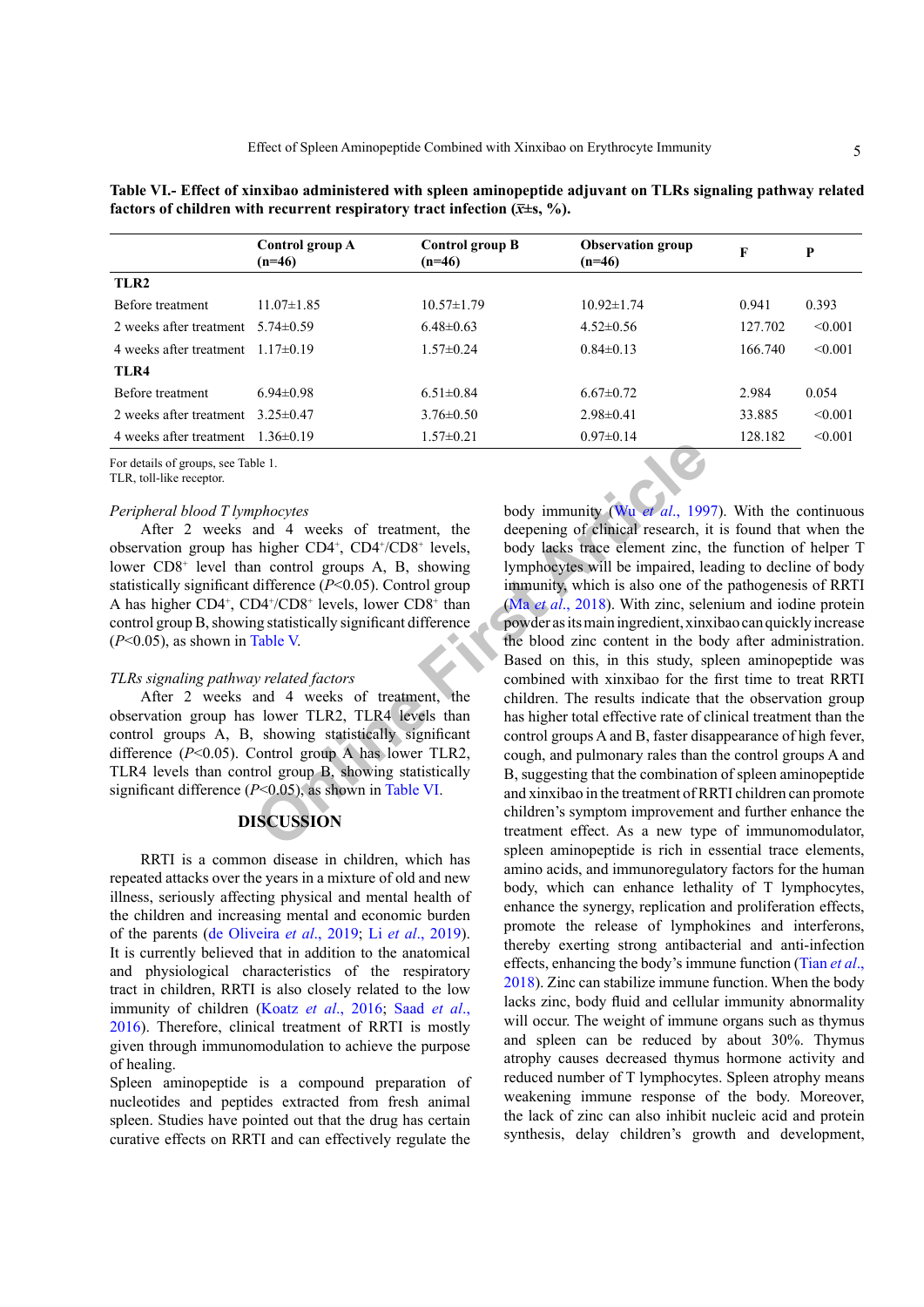and reduce the body's immunity. After administration, xinxibao can quickly take effect, effectively replenish zinc content, and promote biological enzyme activity, thus smoothly synthesizing proteins, sugars, fats, nucleic acids, etc. while enhancing T cell function and strengthening the body's immunity (Dąbrowska-Leonik *et al*., 2018). Therefore, spleen aminopeptide combined with xinxibao in the treatment of RRTI children has a synergistic effect to further enhance the therapeutic effect. In addition, because spleen aminopeptide and xinxibao can supplement trace elements and enhance the function of T lymphocytes, in this study, the observation group has obviously increased trace elements Ca, Zn,  $CD4^+$ ,  $CD4^+/CD8^+$  and significantly decreased CD8+ after 2 weeks and 4 weeks of treatment.

weeks and weeks of teather intendenties.<br>
Whocytes were the main indicators of<br>
ordy in clinical research, and there is<br>
e of erythrocyte immunity in RRTI.<br>
we defense effect on the body, and<br>
e in enhancing immune respons In the past, T lymphocytes were the main indicators of immune status of the body in clinical research, and there is rare research on the role of erythrocyte immunity in RRTI. Erythrocyte has effective defense effect on the body, and also plays a positive role in enhancing immune response of T lymphocytes (Maggini *et al*., 2018). This study analyzed erythrocyte function of RRTI patients after combination therapy of spleen aminopeptide and xinxibao. The results show that the observation group has higher ATER and FEER levels, lower FEIR than the control groups A and B after 2 weeks and 4 weeks of treatment, suggesting that spleen aminopeptide combined with xinxibao can significantly improve the erythrocyte immunity of RRTI children, which also confirms from the perspective of erythrocyte that the combination of spleen aminopeptide and xinxibao can enhance the body's immune regulation.

As a group of transmembrane proteins that can identify pathogenic microorganisms and cell wall products, TLRs can resist the invasion of pathogenic microorganisms and endogenous immune substances, and play an important role in the pathogenesis of respiratory diseases, especially immune-related diseases, thus having close relation with onset of respiratory infections ([Kostakou](#page-6-11) *et al*., 2019; Huang *et al*[., 2019\)](#page-6-12). The TLRs signaling pathway is a type of transmembrane non-catalytic single receptor that can recognize pathogen-derived molecules, thereby activating the body's innate immunocytes and producing complex immunological effects ([Roozbehkia](#page-6-13) *et al*., 2017). In the TLRs family, TLR2 and TLR4 are closely related to respiratory diseases, which play an important role in identifying infectious pathogens, regulating early host inflammation, immune response, and pathogenesis. In this study, TLRs signaling pathway related factors TLR2 and TLR4 are used as indicators to investigate whether spleen aminopeptide combined with xinxibao can improve immune function through TLRs signaling pathway [\(Xie](#page-6-14) *et al*[., 2018\)](#page-6-14). The results show that the observation group

has lower TLR2 and TLR4 than the control groups A and B after 2 and 4 weeks of treatment, suggesting that the combination of spleen aminopeptide and xinxibao can significantly enhance RRTI children's immunity, lower serum TLR2 and TLR4 levels (Xie *et al*[., 2018\)](#page-6-14). The reason is that both spleen aminopeptide and xinxibao can correct the immunity dysregulation in RRTI children, improve the immune function, enhance the body's antiinfection capacity, and inhibit the inflammation and immune response of RRTI children, thereby regulating TLRs signaling pathway and finally achieving the purpose of disease recovery.

# **CONCLUSION**

To conclude, the combination of spleen aminopeptide and xinxibao in adjuvant treatment of RRTI can improve children's symptoms, enhance peripheral T lymphocyte subsets and erythrocyte immunity, supplement trace element content, regulate TLRs signaling pathways, and further improve the therapeutic effect. However, this study has small sample size, and clinical multi-center, multichannel sampling is needed for further confirmation.

# *Statement of conflict of interest*

The authors have declared no conflict of interests.

# **REFERENCES**

- Dąbrowska-Leonik, N., Bernatowska, E., Pac, M., Filipiuk, W., Mulawka, J., Pietrucha, B., Heropolitańska-Pliszka, E., Bernat-Sitarz, K., Wolska-Kuśnierz, B. and Mikołuć, B., 2018. Vitamin D deficiency in children with recurrent respiratory infections, with or without immunoglobulin deficiency. *Adv. med. Sci.,* **63**: 173-178. [https://doi.](https://doi.org/10.1016/j.advms.2017.08.001) [org/10.1016/j.advms.2017.08.001](https://doi.org/10.1016/j.advms.2017.08.001)
- <span id="page-5-3"></span>De Oliveira, T.B., Klering, E.A. and Da Veiga, A.B.G., 2019. Is recurrent respiratory infection associated with allergic respiratory disease? *J. Asthma,* **56**: 160-166. [https://doi.org/10.1080/02770903.2018.1](https://doi.org/10.1080/02770903.2018.1445266) [445266](https://doi.org/10.1080/02770903.2018.1445266)
- <span id="page-5-0"></span>Gammoh, N.Z. and Rink, L., 2017. Zinc in infection and inflammation. *Nutrients,* **9**: 624. [https://doi.](https://doi.org/10.3390/nu9060624) [org/10.3390/nu9060624](https://doi.org/10.3390/nu9060624)
- <span id="page-5-1"></span>Garziano, M., 2017. Immunomodulatory effects of Pidotimod in patients hospitalized for communityacquired pneumonia. *Pulm. Pharmacol. Ther*., **44**: 24-29. <https://doi.org/10.1016/j.pupt.2017.03.005>
- <span id="page-5-2"></span>Hai-Feng, L.I., Yan, Z., Pei-Gang, J. and Hong-Xing, J., 2014. Risk factors for recurrent respiratory infections in preschool children in china. *Iranian J.*